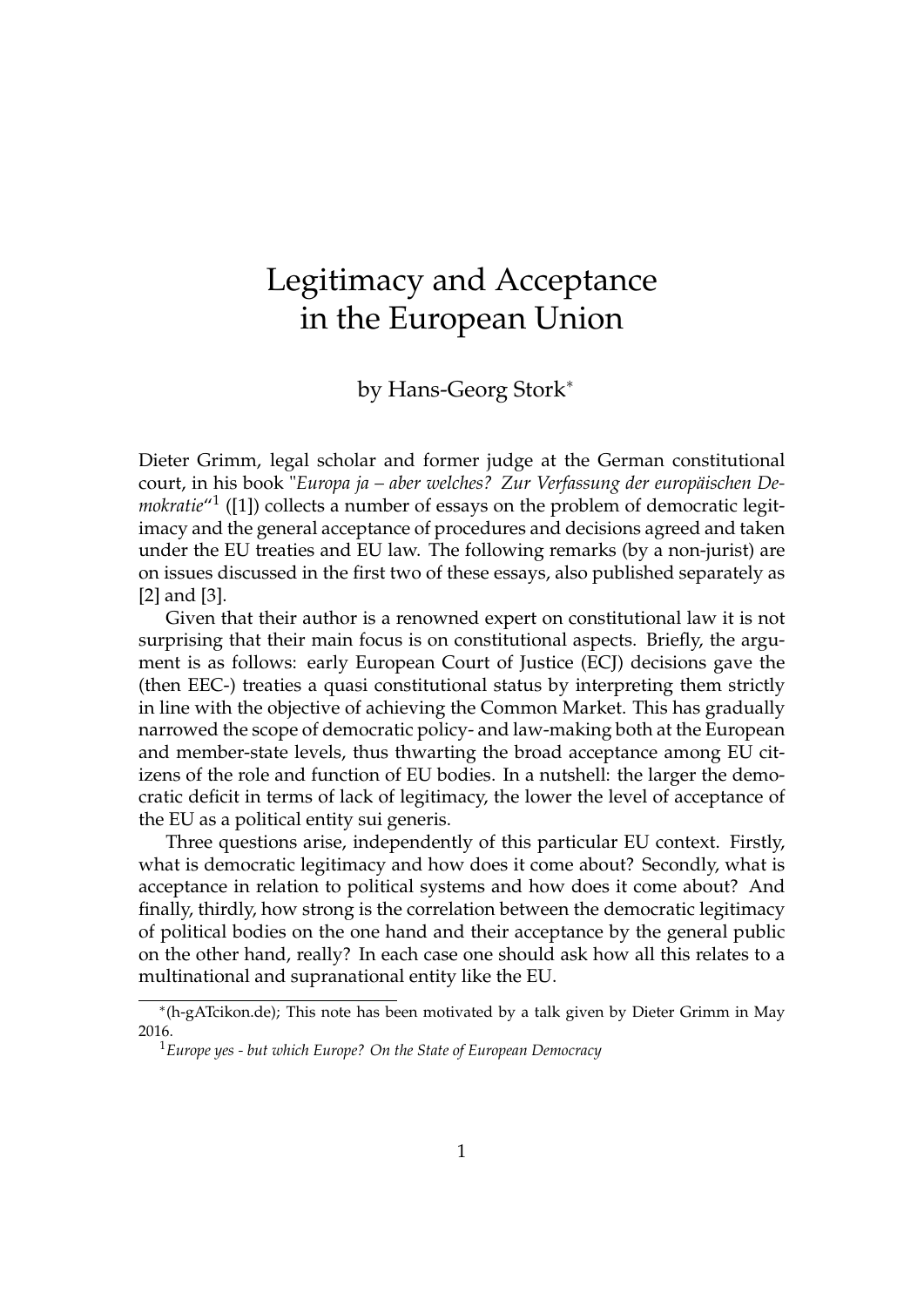## **Legitimacy (democratic)**

Answers to the first question are legion and at least in a first approximation comparatively straightforward, presumably also because what is at issue can, to a certain extent, be formalised. A near-at-hand formalisation (in Germany) are paragraphs 1-3 of Article 20 of the German Basic Law. They represent the quintessence of a development that commenced some 300 years ago with the onset of the European "*Age of Reason*".

Its key sentence reads: "*All state authority is derived from the people*". That same paragraph of Article 20 also explains how this ought to happen: "*It (state authority) shall be exercised by the people through elections and other votes and through specific legislative, executive and judicial bodies*." Popular sovereignty that is, division of powers with – in Anglosaxon terms - "*checks and balances*", as basic principles of the democratic order.

Like all formalisations also this one is an abstraction. But unlike mathematical representations of laws of nature it is, as it were, a synthetic abstraction. It denotes a mental construct that only attains its true meaning through all the people's doings in their communal life. It is a sort of specification of a programme that needs to be suitably implemented.

Probably the most problematic part of this specification is its main clause: "*All state authority is derived from the people*" Giving it substance beyond the usual election and voting mechanisms is not an easy task, even at the level of the nation state, as is well known. Who is the people? Understanding "*the people*" as the ultimate source of state authority, different answers have been given to this question at different times. For instance women did for a long time not belong to it. Or individuals were given different *weight* as regards their belonging to *the people*. The Prussian *three-class franchise system* comes to mind. The voting age has been lowered several times. And active members of our societies who have not formally been naturalised are still deprived of full voting rights. But even so, even if membership is somehow limited one may argue that state authority is derived from at least a subset of *the people*. That state authority should be derived from the *entire people* apparently is not a requirement.

As pointed out, paragraph 2 of Article 20 also specifies the agents of state authority as belonging to the legislative, executive, and judicial branches of government. In a final analysis these agents are legitimized through elections by (subsets of) the people to make decisions for the benefit of the people, and to make sure they are being realised. Whether all the people should benefit from their decisions and their realisations is not laid down. However, some agents are obliged under oath of office to protect the people from harm.

Hence in a democracy the people, the *demos*, or at least subsets thereof, is the only "*source of legitimacy*" of state authority - to use the technical term in the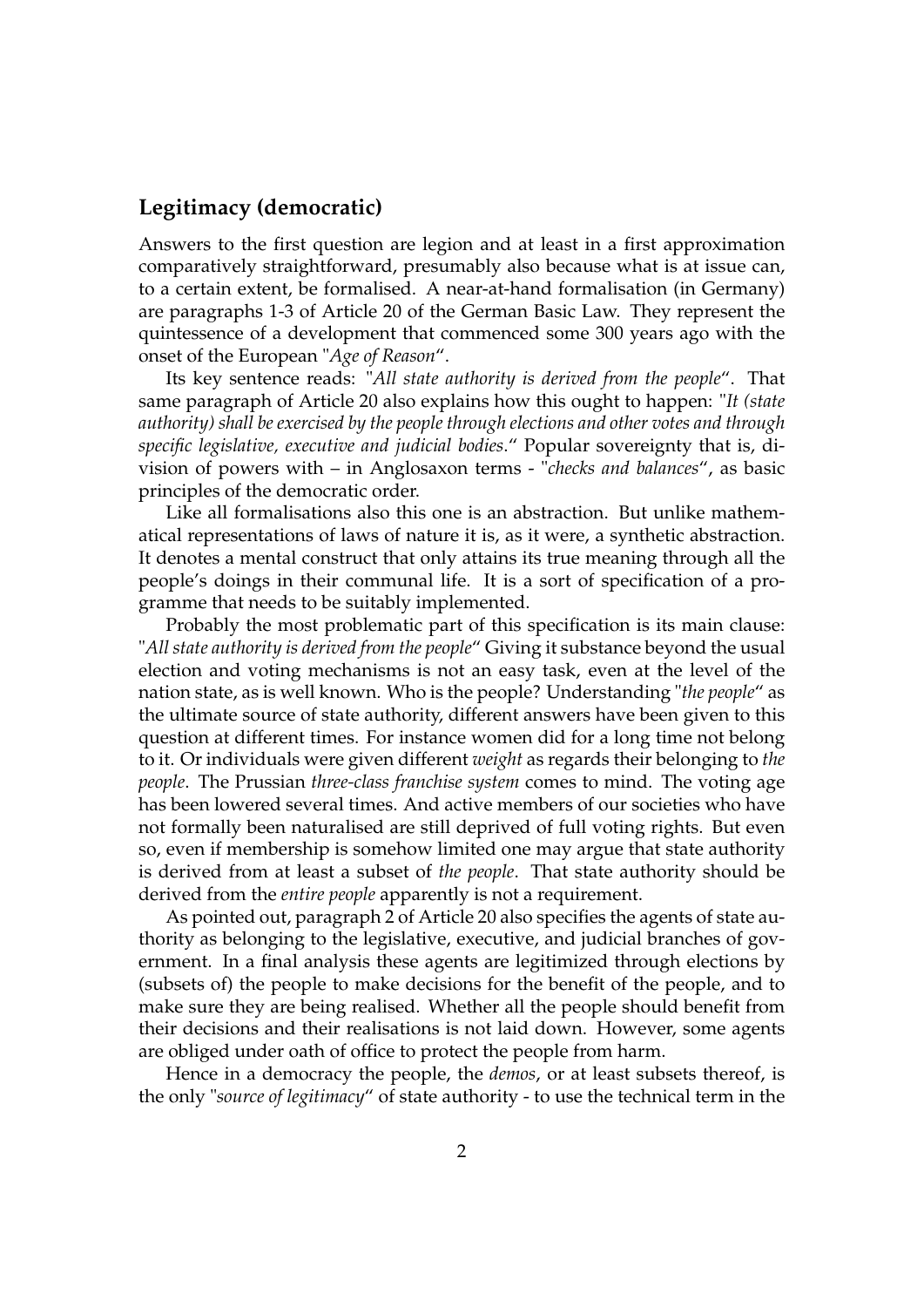title of [3] – and consequently of the power of its agents. Insofar this is still the above mentioned synthetic abstraction. In most states we nowadays consider democratic it has in one way or another been fleshed out by means of pertinent institutions. Without doubt, the parliament is the most important one of these. By virtue of its members, elected by the people, it is supposed to provide, as it were, a forum in the image of *the people*. It represents *the people's* opinions and interests, inter alia through initiating and passing laws, resolutions and the like, as well as the ratification or non-ratification of international treaties.

Yet *the people*, the source of legitimacy, often loses its weight in real-world politics. Grimm makes this quite explicit in the essays in question. In [2], p1055, for example, he writes:

..The role of the parliament within the ongoing process of forming opinions and ar*ticulating interests is becoming even weaker. Already in the member states, this process leaves much to be desired because of the widespread tendencies within politics, of adopting scientific approaches and taking account of international contexts, that counteract parliamentarianism.*"2

In other words: even at the level of individual member states the actions of parliaments are not at all exclusively determined by the (statistically smoothed) opinions and interests of their electorates. On the contrary, the higher their level in a state's political structure, the more they are being influenced by powerful special interests. They often have recourse to constraints ostensibly resulting from an increasing interdependence of world affairs and world trade (*<sub>n</sub>globalisation*") and considerably narrowing the leeway for political decisions (*fthere is no alternative*"). Furthermore, parliamentarians themselves often lack relevant technical competencies (which is not necessarily to be held against them) or access to consultancy under their direct control. As a result, political decisions are frequently based on preparatory work done by non-parliamentary so called *think tanks* and commercial consultancy firms (*"outsourcing*") whose independence of special interests – for instance in the corporate world or the financial "industry" - amplified through extensive lobbying, cannot be sufficiently guaranteed. Equally, if not more questionable, is the use of expertise provided by the executive branches of government.

It can therefore not be denied that presumably in all countries of the industrialised world the implementation of the formal model of democracy does not take sufficient heed of the principle of popular sovereignty, to be realised through parliaments (the *homomorphic images* of their electorates). They turn into *elitocracies*, where powerful groups, aside from parliaments (and govern-

<sup>2&</sup>quot;*Noch schlechter ist es mit der Einbettung des Parlaments in einen fortlaufenden gesellschaftlichen Meinungsbildungs- und Interessenartikulationsprozess bestellt. Dieser lässt schon in den Mitgliedstaaten viel zu wünschen übrig, weil die Großtendenzen der Verwissenschaftlichung und Internationalisierung der Politik dem Parlamentarismus entgegenwirken.*"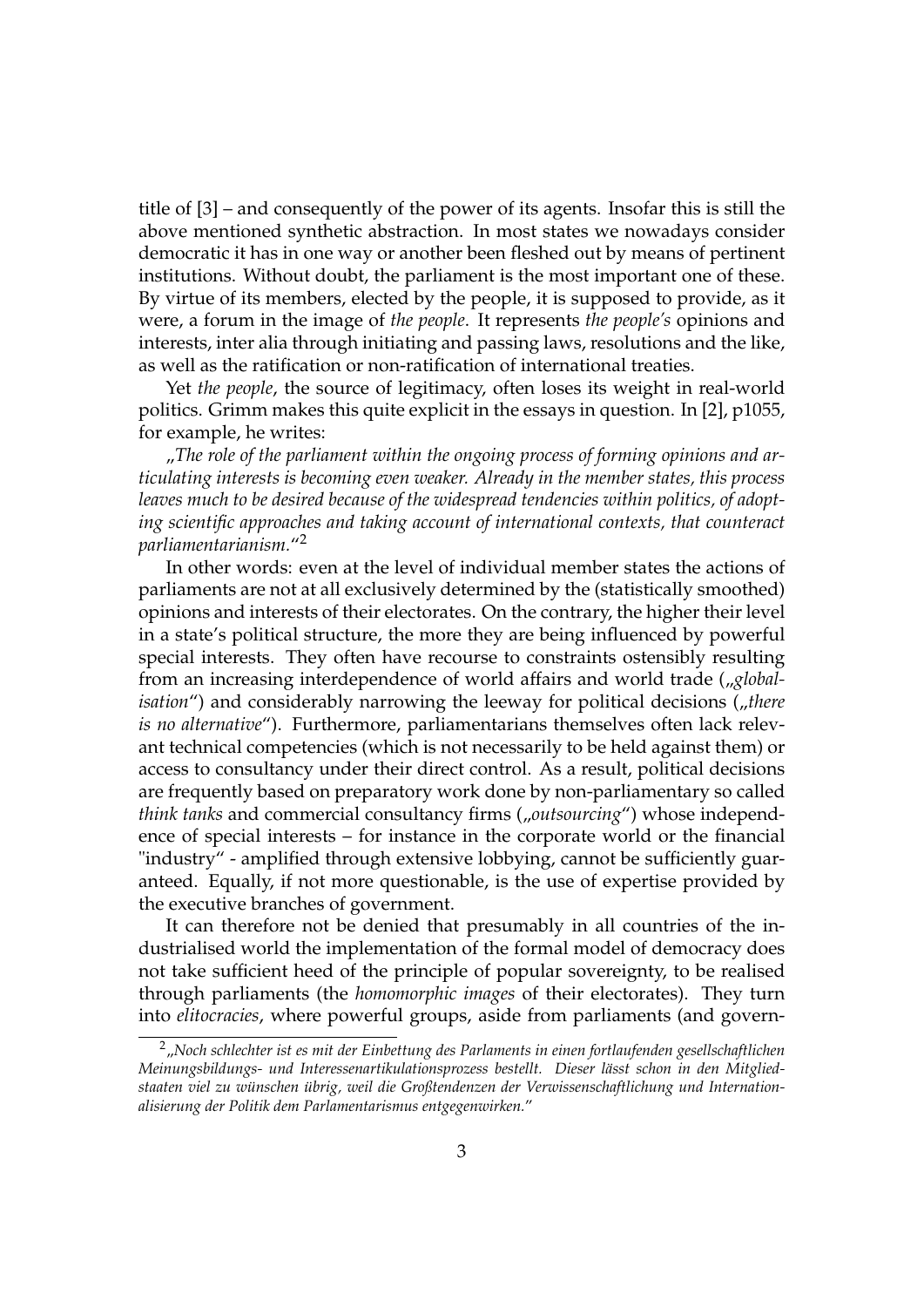ments!) and uncommitted to any electorate, emerge that exert considerable influence on decision-making political bodies, in the interest of their clients or themselves. These *elites* are inter alia mostly defined by great private wealth, howsoever acquired. Developments in the USA, but not only there, come to mind, where democracy – at the very least on the federal level – has largely assumed the characteristics of a *plutocracy*. In Germany, in addition, "politics" seems to capitulate to a *mercatocracy*, judging from the chancellor(esse)'s bon mot of a "*market compliant democracy*" - 2011 a candidate for the "*ugliest word of the year*".

Surely, these tendencies - cautiously dubbed by Grimm "*scientification and internationalisation of politics*"<sup>3</sup> - have been in existence for a long time. And parliamentary representation of the people has since the beginnings in the 18th century of modern democracies always had the objective not only to render decision-making processes in communities as efficient as possible, but also to make sure the respective *power elites* had their say in them, to their advantage, that is. On the other hand the development of contemporary democracies did include the codification of actionable civil rights (e.g., *Basic Rights* in the German Basic Law), based inter alia on the idea of the "*equality of all before the law*". The strict separation – in theory – of judicial powers from the other two powers (legislative and executive) was a key prerequisite for the *rule of law* and *legal certainty* within a society, valuable assets that, however, have always been and increasingly are in jeopardy. Recent examples include the erosion of various forms of writs (e.g., *habeas corpus*) in the United States and the growing surveillance and intelligence gathering activities on the part of so called security agencies.

If – as already noted in passing and subsequently argued – solving the problem of the legitimacy of political decision-making in a nation state context is not as straightforward as it may at first glance appear, then how much more difficult will it be if we move on to the level of a confederation of states such as the EU?

True, the EU features structures that do represent a sort of division of powers: a European Parliament, the EU Commission with executive functions, and the European Court of Justice (ECJ). However, as Grimm emphasizes in [3] (in particular), the *Council of Ministers* and the *European Council* (of heads of state and/or government) were, and still are, the actual sources of legitimacy, also with regard to the existence and modus operandi of said EU institutions. It has been on the governments and – qua ratification – the parliaments of the member states, contractually to agree on the construction, furnishing and maintenance of the "*EU building*". Hence they consider themselves the actual representat-

<sup>3</sup>*Verwissenschaftlichung und Internationalisierung der Politik*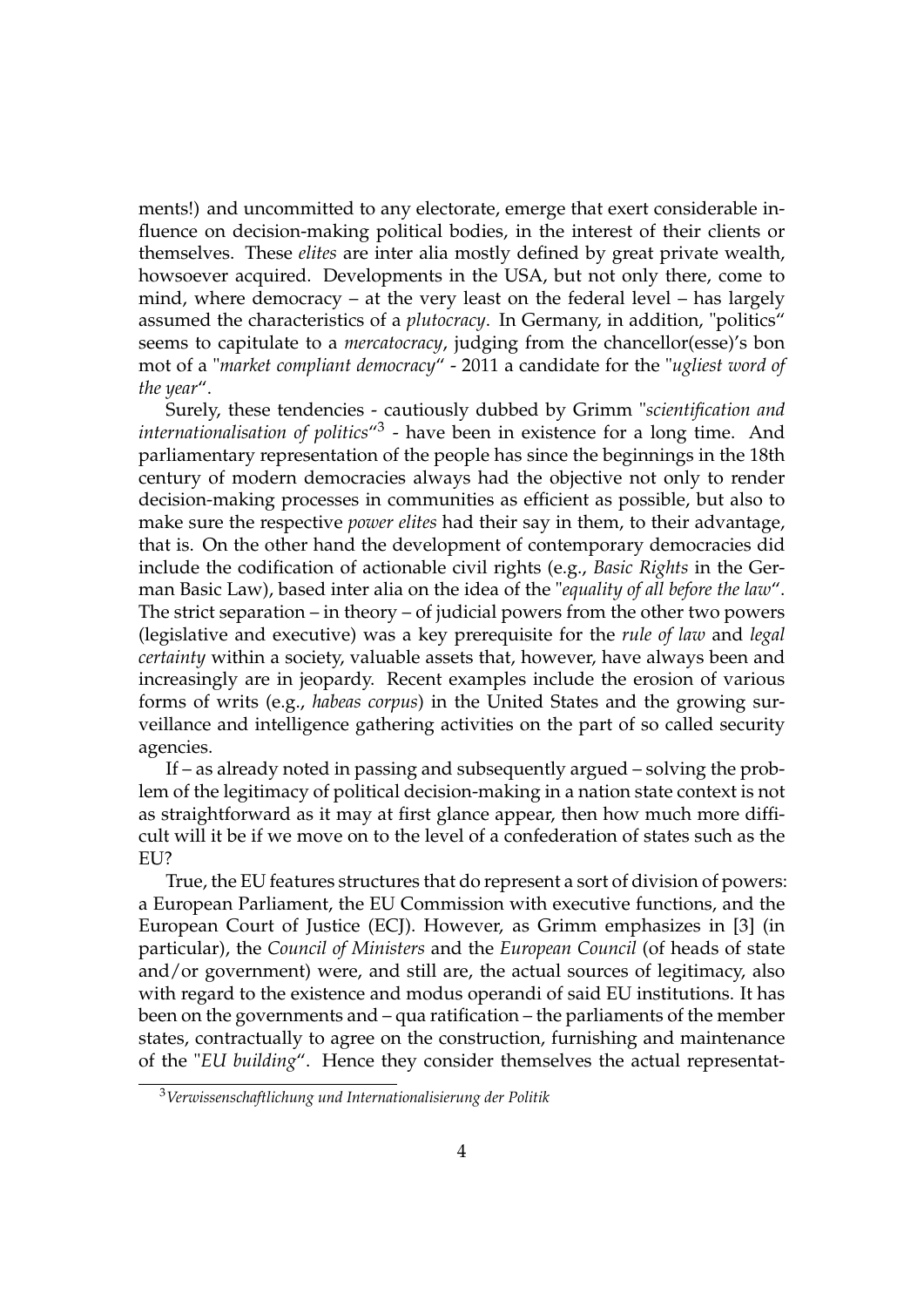ives and guardians of the interests of *their people* within this federation of states. And it rests on the national governments and parliaments to relinquish sovereign rights, for instance when transborder matters are at issue for which the individual states in a *Common Market* lack the competencies and capabilities.

It is arguably one of the main points (if not the main point) of Grimm's critique of the current situation of the EU that losses of sovereignty not only result from political decisions but above all from the jurisdiction of the ECJ. According to Grimm, the latter is one of the causes of developments that are commonly termed *neoliberal*. This concerns in particular competition law. For instance "*The ban on state subsidies as stipulated by the treaties*" ([2], p1048), and ECJ rulings by which this interdiction "*not only holds for private enterprises but also for public social services*"; and furthermore: "*public welfare considerations that would justify not to subject certain services and benefits to market forces, did not matter at all*"<sup>4</sup> (ibid.) (A striking example is the conspicuous dismantling of public pension and healthcare systems in many member states, in some cases effectuated using downright brutal methods. Public transportation and utility infrastructures as well as cooperative and communal financial services provide further examples.)

While the nation state's sources of legitimacy are already quite weak (see above) the ECJ jurisdiction, according to Grimm, weakens them further or makes them entirely irrelevant, this being the case not only regarding European politics but also in relation to the scope for politics at the level of the member states. The priority of the European treaties and the ensuing secondary law gives them, as it were, a quasi constitutional status. Thus the Community institutions *Commission* (executive) and *Court* (judiciary) may assume a plenitude of power not necessarily in line with the spirit and intent of the treaties. Consequently, the European Union can exert considerable pressure on its member states that is hard to withstand. "*Whatever the constitution stipulates*", Grimm writes, "*is no longer subject to political decision-making. It is no longer a political issue but a premiss of politics. Even elections cannot affect it.*"<sup>5</sup> ([2], p1051) And referenda cannot do it either. The Greeks in 2015 had to learn it the hard way (albeit in a different factual context). The powers-that-be in the *Roman Empire* already knew it: *pacta sunt servanda*.

Grimm's above quoted remark regarding the "*weakened role of the parliament*" refers, by the way, to the EU parliament. Apart from the weaknesses national parliaments have already been diagnosed with, it manifests the additional flaw

<sup>&</sup>lt;sup>4</sup>das "in den Verträgen enthaltene Verbot staatlicher Beihilfen" ([2], p1048) und die vom EuGH veranlasste Anwendung dieser Vorschrift "nicht nur auf privatwirtschaftliche Unternehmen, son*dern auch auf öffentliche Einrichtungen der Daseinsvorsorge*"; und weiter: "*die Gemeinwohlgründe, aus denen bestimmte Leistungen dem Markt entzogen waren, spielten dabei keine Rolle*"

<sup>5</sup>*Was in der Verfassung geregelt ist, ist der politischen Entscheidung entzogen. Es ist nicht mehr Thema, sondern Prämisse der Politik. Es kann auch durch den Wahlausgang nicht beeinflusst werden.*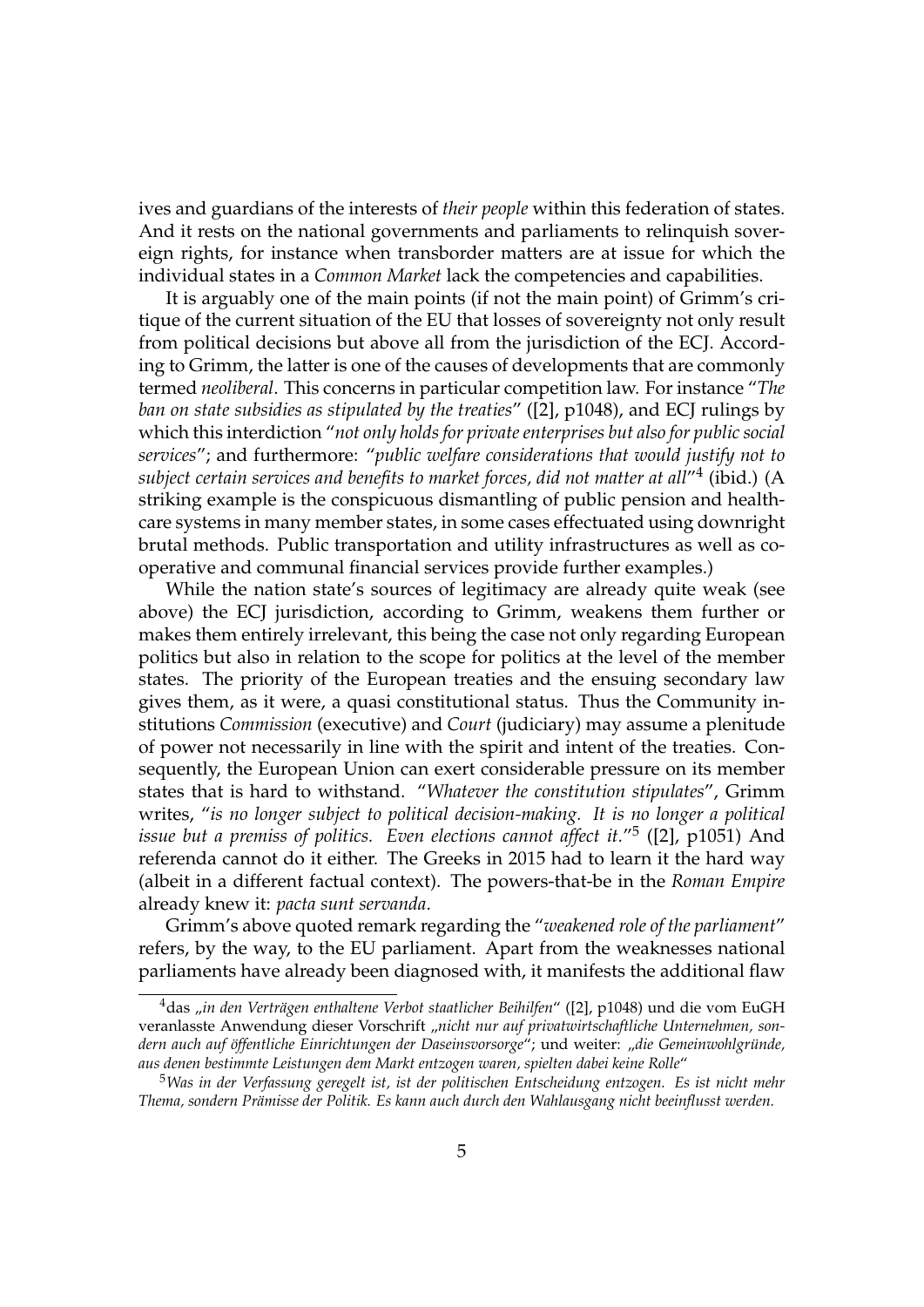of not living up entirely to its *raison d'être* of being a representation of the people. Nevertheless, over time, the EU parliament, as Grimm notes in [3], has been invested with more and more competencies: a mere advisory body in the original *Economic Community* (*EEC*), it obtained substantial rights in the EU law-making process, under the *Lisbon Treaty*. While in the old EEC its members were delegated by the national parliaments, the direct ballot, agreed in 1976 and for the first time practised in 1979, brought about a significant boost in its legitimacy. The key competence of a parliament, however, to initiate law-making, is not yet within its remit. This is still a prerogative of the *Commission*. And the *Council of Ministers* still plays the main role in decreeing EU-specific law (*regulations* and *directives*, that is).

The shortcoming of not being a true representation of the people is largely due to the fact that there is actually no such entity as a "*European people*". As already argued, the concept of "*a people*" is a problematic one even in the context of the individual (nation) state. Yet the *collective conscious* knows of a French people, a Danish people, a German people, and so on, in spite of the vagueness of the *people concept*. And indeed, European history has resulted in a strong congruity between people and state, at least partly reinforced by the majority languages spoken in the respective territories.

In a way, the public perception of Europe today does not greatly differ from what it was like in the second half of the 19th century. A *European public*, in the sense of media paying attention to substantial issues concerning Europe as a whole and its overarching political structures, is wanting in practically all member states. At best it exists in the world of economics, in intellectual circles and among artists and scientists. (The latter, in particular, have always had a European if not global reach.) And only when, as in times of crises, the "*going gets tough*" on European stages, European themes may come to the fore, but mostly in a rather superficial manner and often with strong negative connotations regarding players that do not belong to the respective home team.

Presumably owing inter alia to the lack of a European public, transcending all language barriers, there is also no truly *European scene of political parties*. To date there are no EU-wide political groupings that jointly with suitable media could engage the general public in genuinely European decision-making processes. The current (more or less) informal groups of the EU parliament do not make up for this deficiency. Whether initiatives such as DiEM25, of the economist and straight talking former Greek finance minister, Yanis Varoufakis, are conducive to remedying this situation, remains to be seen.

Grimm does not seem to be in favour of further strengthening the role of the parliament on the EU stage with a view to reducing the legitimacy deficit brought about by the constitutionalisation of the treaties. Yet he acknowledges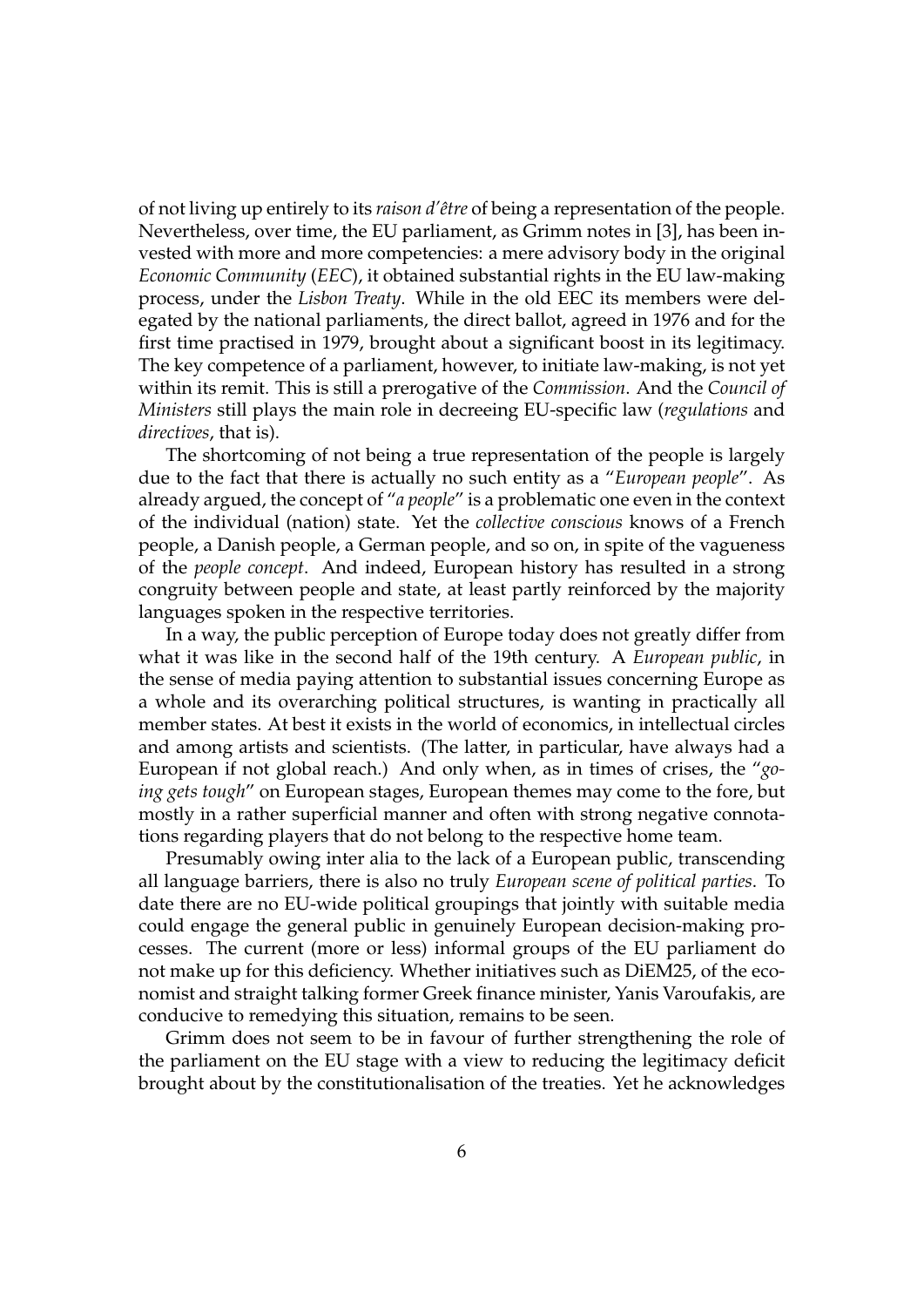its key function "*to counterbalance the dominance of national interests in the Council and the dominance of technocratic tendencies in the Commission*"<sup>6</sup> ([3], p333). A cautiously optimistic conclusion, after all. It may well be justified given that the parliament, some restrictions notwithstanding, is indeed a sort of supervisory body to which the Commission is accountable.

By contrast, already before the Euro was introduced as bank money in early 1999, a governing body – the so called *Eurogroup* - was established that is not answerable to any parliament, European or national. Its authority seems to lack any legitimacy, as gradually became evident when the *financial and economic crises* gained momentum in 2008 (subject to different appraisals in different member states). The futility of any resistance to this authority was hinted at above, with the example of the *Greek "crisis"* in 2015. Grimm does not mention the Eurogroup in either of the essays at issue. The Lisbon Treaty contains two articles pertaining to it, that make its informal nature explicit. Its members, the finance ministers of the *Eurozone* countries, meet regulary and may – if deemed helpful - invite representatives of the *European Central Bank* (ECB) to attend. In view of the importance of public finance and budget issues for the weal and woe of entire populations, it is indeed astounding that such issues are being discussed and decided upon in a sphere quasi devoid of democracy. In actual fact, decisions taken by this group have rather adversely affected the lives of many people in Europe. Surprisingly, Grimm, in his discussion of "*acceptance*" seems to take no notice of this.

## **Acceptance – what, who, what and how?**

It is a multi-faceted concept indeed and one may wonder if it is at all possible to establish a direct link between a deficit in democratic legitimacy within a political system on the one hand, and the broad acceptance of political decisions within that system on the other hand.

This statement implies short answers to two questions: (1) What shall be accepted? Answer: political decisions within a political system. (2) Who shall accept? Answer: a large majority of those who are affected by these decisions. But there are at least two additional questions: (3) What is "*acceptance*", actually, what does it mean and how can one recognise it? And: (4) How does it come about, how can it be brought about?

Postulating a direct link between democratic legitimacy and acceptance assumes that those affected more readily accept political decisions if they have a say in making them - for instance via elected representatives - than without

<sup>6</sup>*als Gegengewicht gegen die Dominanz nationaler Interessen im Rat und die Dominanz technokratischer Tendenzen in der Kommission*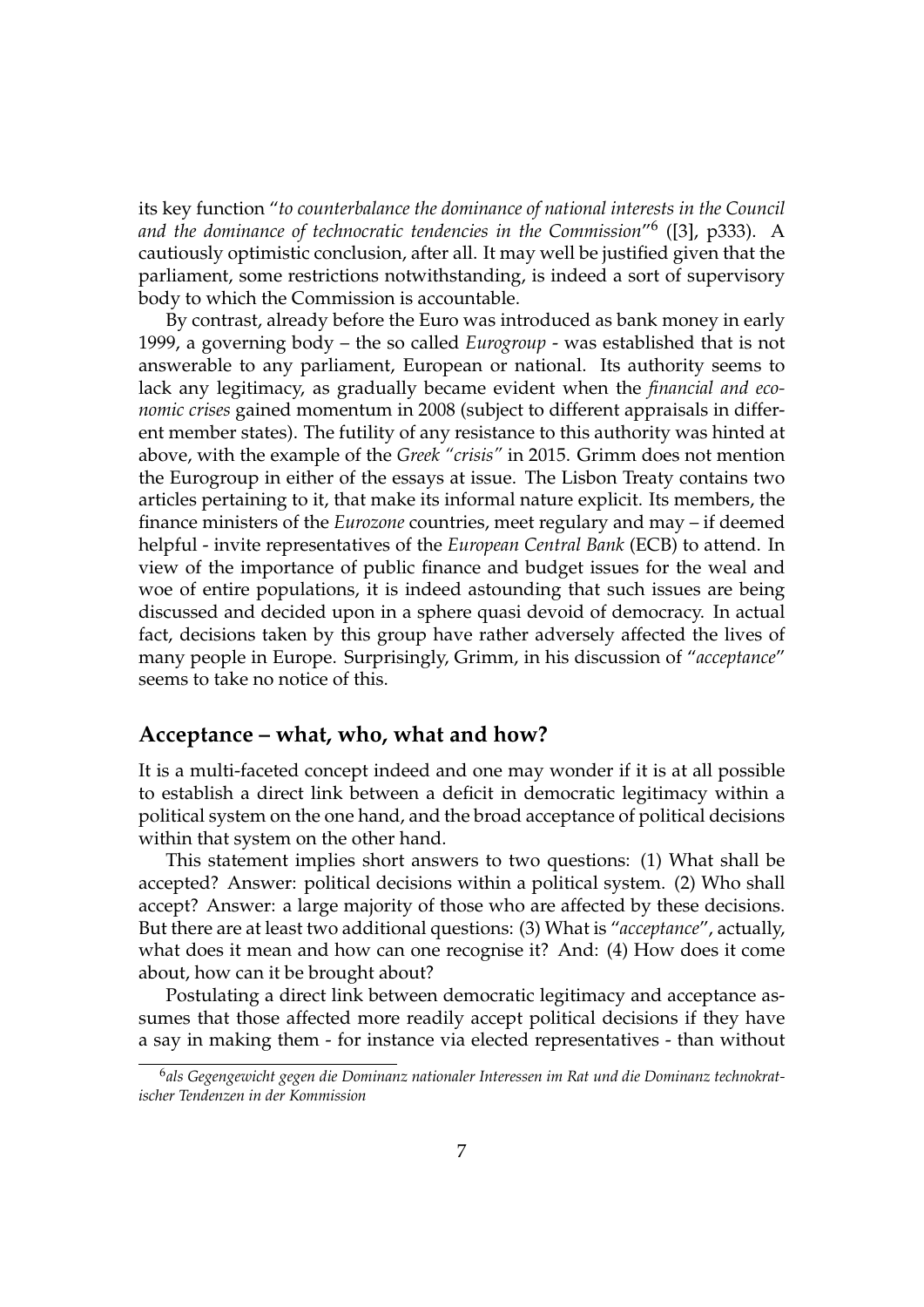their participation. In a way they themselves have made the decision. "*Acceptance*" can then be expressed in different ways: satisfaction, not wanting more, fulfilled expectations and hopes, but also to "*swallow the self-administered proverbial pill*", and to acknowledge majority decisions. Non-acceptance becomes manifest in the emergence of movements that aim to fundamentally change the existing order, or – in the extreme case – to destroy and replace it with a new one. Psychology, crowd psychology and the social sciences, above all, provide the dimensions needed to locate the *desideratum "acceptance"*.

For the EU as for all political entities, said postulate means that they would be all the more acceptable the more democratic they were: if in a final analysis the legitimacy of their institutions and agents were based on the will of the people affected by them, and if these people were free and had the opportunity to effectuate changes in political structures, contents and personnel, should that be deemed necessary and wanted by a majority. This form of self-determination is, as it were, the theory, and if political practice lived up to it we would probably have attained a utopian state.

However, a political praxis approximating this theory can presumably at best exist in small, manageable groups. By contrast, implementing democratically legitimised processes within societies of millions of people, meeting the needs of a large majority, is obviously a Herculean task, as also argued in the preceding section. Besides, one may assume that for most individuals in such societies a participation in the political process boils down to casting the occasional ballot in sporadic elections (if at all). Hence for most people the results of this process seem to be based on remote volitional acts they have little or nothing to do with. Insofar, for most people there is hardly a difference between being a citizen and being a (ruler's) subject; hardly a difference between their perception of democratic legitimacy and the divine right of kings.

If it were not for the media, literally the mediators between worlds: for example the parochial, personal worlds of most people and the big wide worlds of the *political class* (and other so called elites) on various levels of their activities (starting from grass-root initiatives, via parties, parliaments, governments, up to "Europe" and the world). It is the media, the proverbial *Fourth Estate* in a democratic state, that derives from the dynamics within the political class and its wide world an image of reality that goes way beyond the everyday reality of most people; it creates connections between their small worlds and the big events and grand discussions. It is the media – still mostly television, radio, press of all sorts, but increasingly blogs on the Internet and so called social networks – where approval or rejection is being expressed in a large variety of forms. It is clearly the media who – on their part only legitimized by the basic right to *freedom of speech and the press* – not only represent (more or less) the sen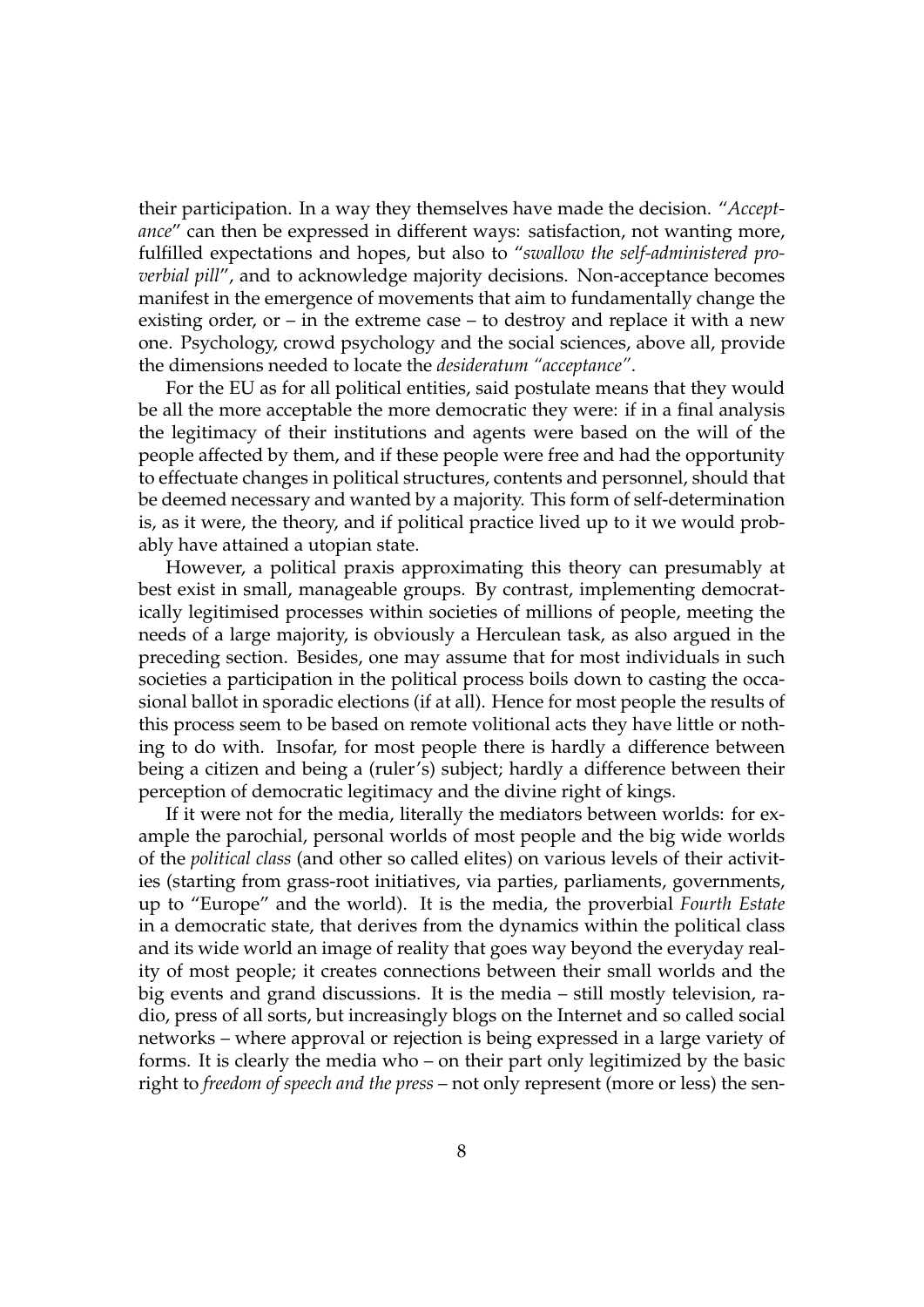timents reigning among the people, but also exert a strong influence on these sentiments – not always with the soundest and most ethical methods.

The makers and *powers-that-be* of the media public are those who accept and reject, not the peoples, no matter if the nation or Europe is at stake. (Polls like the so called *Eurobarometer* seem to confirm this; they reflect the way certain issues are taken up by the media.) Politics thus does not have the problem of gaining the approval of *the peoples* but of the *opinion-leaders* in the media (also an "*elite*" of sorts).

That may be understood when Grimm writes with regard to the 1992 Maastricht Treaty and the acceptance or disapproval of the EU: "*At the same time it (the Maastricht Treaty) was to raise Europe to a »new stage in the realisation of an ever closer union of the peoples of Europe«. The EC became the EU, the currency union was decided. As it turned out, however, the peoples of Europe were not prepared for it. The consent politics assumed to build on had been a consent to an economic community that had long since been left behind.*"<sup>7</sup> ([2], p1052)

Was poor *public relations* (formerly known as *propaganda*, still earlier as *propaganda fide*) to blame? Most certainly it was the lack, as already noted, of a genuinely European public as a forum for discussion and forming opinions. As far as regards the general public it was presumably not due to the *constitutionalisation of the treaties*. According to Grimm, this had long since happened but hardly been taken note of. One may suspect though, that for many of the responsible politicians "*things*" (they themselves had cooked up) "*were getting too hot*", and for whatever reasons and motives they lacked the resolve or ability to convince a broad media public of the merits of the European project.

Events since have not cooled "*things*" off, on the contrary. In many respects the play on the European stage has not been very convincing. Not the least because the actors on this stage play a part on their national stages diametrically opposed to the European part. It is the performance of the actors, not so much the legitimatory consistence of the underlying script that catches the eye of the critics. Trite negative reports on that are more rewarding than to focus on the positive aspects of the play as a whole and to give them due regard. And yet, these aspects are, as Grimm emphasizes, quite conspicuous: "*There is a highly plausible rationale for Europe because the advantages inherent in a Europeanisation cannot be gained differently. The reason for that is the growing number of transborder problems that politics is expected to solve but that can no longer be solved within the narrow confines of the European nation states. The widening gap between the range of*

<sup>7</sup>*Zugleich wollte er (der Maastricht Vertrag) Europa auf eine »neue Stufe bei der Verwirklichung einer immer engeren Union der Völker Europas« heben. Aus der EG wurde die EU, die Währungsunion wurde beschlossen. Wie sich zeigte, waren die Völker Europas darauf aber nicht vorbereitet. Die Zustimmung, auf die sich die Politik noch glaubte stützen zu können, war Zustimmung für eine Wirtschaftsgemeinschaft gewesen, die längst überschritten war.*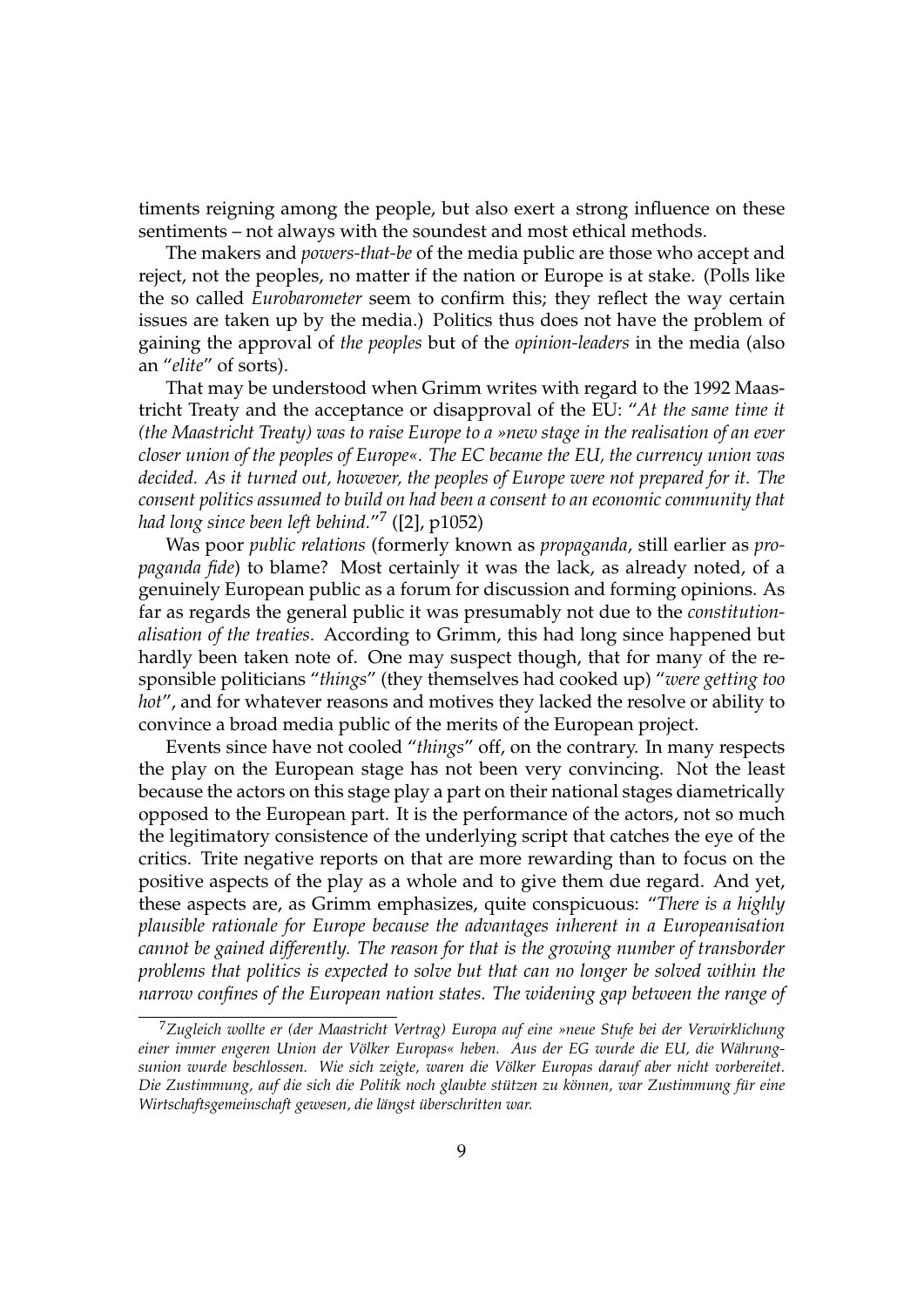*action of powerful globally operating private actors and the range of action of a single polity can only be closed by internationalising public authorities.*"<sup>8</sup> ([2], p1053)

Here, however, criticism from "*the Left*" concurs with Grimm's critique of the early jurisdiction of the ECJ: said internationalisation (through, more or less rigorously: EU, NAFTA, WTO, IMF, etc.) is under the same *neoliberal spell* that enabled those *globally operating private actors* to wield their power in the first place, and that still makes their power grow. It opens up for them opportunities to let their interest in maximizing profits prevail over public bodies that are committed to the public good, via – as the grapevine has it – courts of dubious legitimacy (viz. TTIP). Grimm seems to acknowledge this when he writes: "*It is the point of Community wide regulations to constrain, in the interest of the common good, the power of transnational actors by imposing common rules. And that is within the remit of politics.*"<sup>9</sup> From that he infers: "*A regression of the EU to the Common Market would therefore not be compatible with the reasons for insisting on legitimacy.*"10 ([2], p1054)

"*Left critique*" admonishes, inter alia and presumably rightly so, that the political task Grimm identifies is not or hardly being tackled. Whether this is a consequence of the doubtlessly existing deficits in formal legitimacy is a different question. At the very least, however, transnational actors should be denied participation in designing the rules that are supposed to constrain their powers. As explained in the previous section this is not or not always the case.

While such criticism from *the Left*, of the current state of the EU, may well be called constructive, opponents from the "*Right*" tend to paint the picture as black as can be, and through vague appeals to a kind of tribal instinct they call for a re-nationalisation of sorts. Some of them can justifiably be described as protofascists. Using scapegoats they try to foster hostile attitudes *among the people* and pretend to be on the side of the *little people* on social issues, but, in reality only worry about the privileges of the professional middle and owning classes. Moreover, not only do they not question the neo-liberal so called "*reforms*" but they even advocate to aggravate them. What the consequences of a re-nationalisition of entire common policies would be, they do not tell us.

<sup>8</sup>*Es gibt eine Begründung für Europa, die hohe Plausibilität besitzt, weil die Vorteile, die eine Europäisierung verspricht, auf andere Weise nicht zu haben sind. Der Grund ist die wachsende Zahl grenzüberschreitender Probleme, deren Lösung von der Politik erwartet wird, aber im engen Rahmen der europäischen Nationalstaaten nicht mehr möglich ist. Zwischen dem Aktionsradius machtvoller, global wirkender privater Akteure und dem Aktionsradius der staatlichen Politik öffnet sich eine Kluft, die allein durch die Internationalisierung öffentlicher Gewalt geschlossen werden kann.*

<sup>9</sup>*Es geht bei der Vergemeinschaftung darum, die Macht transnationaler Akteure im Gemeinwohlinteresse Regeln zu unterwerfen, und das ist eine politische Aufgabe.*

<sup>10</sup>*Die Rückbildung der EU zum Gemeinsamen Markt wäre also mit dem Legitimationsgrund nicht vereinbar.*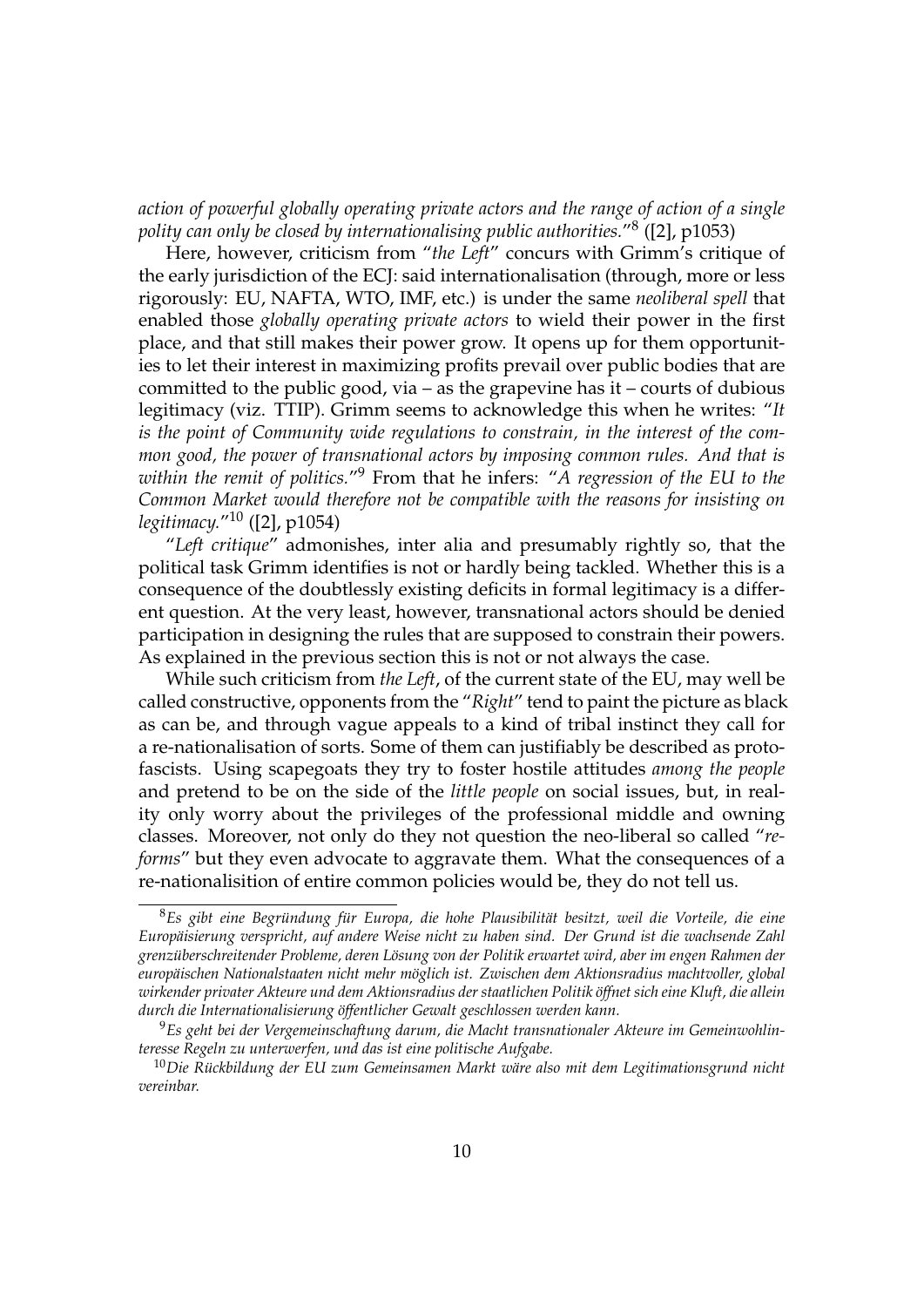"*What needs to be done to raise the level of acceptance of the EU?*"11, Grimm asks. His answer, assuming a direct link between legitimacy and acceptance: "*If the legitimacy problem of the EU consists in the fact that the executive and judiciary branches have become independent of the will of the member states that support them, and if decisions of high political import are made in a non-political mode, then it must be made sure that this independence be curbed and political decisions be made in a political mode.*"12 ([2], p1057)

There is no doubt: solving the legitimacy problem, as Grimm points out, is eminently important. Decisions of high political impact have to be taken in a political mode. But in a final analysis, it is to take the right decisions that matters. Decisions, for instance, that open up social perspectives for a large majority of EU citizens; decisions that are not based on the assumption that good economic governance is tantamount to increasing shareholder value. Presumably, for such decisions the political mode is a necessary but certainly not a sufficient prerequisite.

One may therefore suggest that *the acceptance of the EU by the peoples of the EU* does not necessarily hinge on solving the legitimacy problem (the complexity and subtlety of which may not be understood by more than a fraction of the people ultimately concerned), but more so for instance on tangible successes of *European policies addressing social and solidarity issues*. Such policies hardly exist.

As long as the socially and/or economically deprived of the EU societies can with greater or lesser justification be persuaded that their real or alleged troubles are somehow occasioned "*by Europe*" (or "*the Euro*", or the "*EU bureaucracy*, etc.), there will be no broad acceptance of "*the EU*" by its peoples (societies, masses). And along with it rightist pipers will have an easy and destructive tune to play, perhaps a variant of: *"Erst kommt das Fressen, dann kommt die Moral*".<sup>13</sup>

It is potentially even more destructive, however, to build up and demonize an external enemy as a *catalyzer of integration and "acceptance"*, assuming a scary enough enemy helps closing the ranks and makes the populace put up with all sorts of hardships (as in times of war). Perhaps it is (also) the EU's ambition to organize a *common foreign and "defense" policy* framework that motivates Grimm's opinion that the EU "has long since grown out of an Economic Community" ([2], p1057). The rhetoric on the part of the EU bigwigs accompanying

<sup>11</sup>*Was muss dann geschehen, um die Akzeptanz der EU zu erhöhen?*

<sup>12</sup>*Wenn das Legitimationsproblem der EU darin besteht, dass sich ihre exekutiven und judikativen Instanzen vom Willen der sie tragenden Mitgliedstaaten stark verselbständigt haben und Entscheidungen von hohem politischen Gewicht in einem unpolitischen Modus fällen, dann muss dafür Sorge getragen werden, dass die Verselbständigung begrenzt wird und politische Entscheidungen in einem politischen Modus getroffen werden.*

<sup>&</sup>lt;sup>13</sup>"First comes the feeding, then comes morality." (Bertolt Brecht, Three Penny Opera)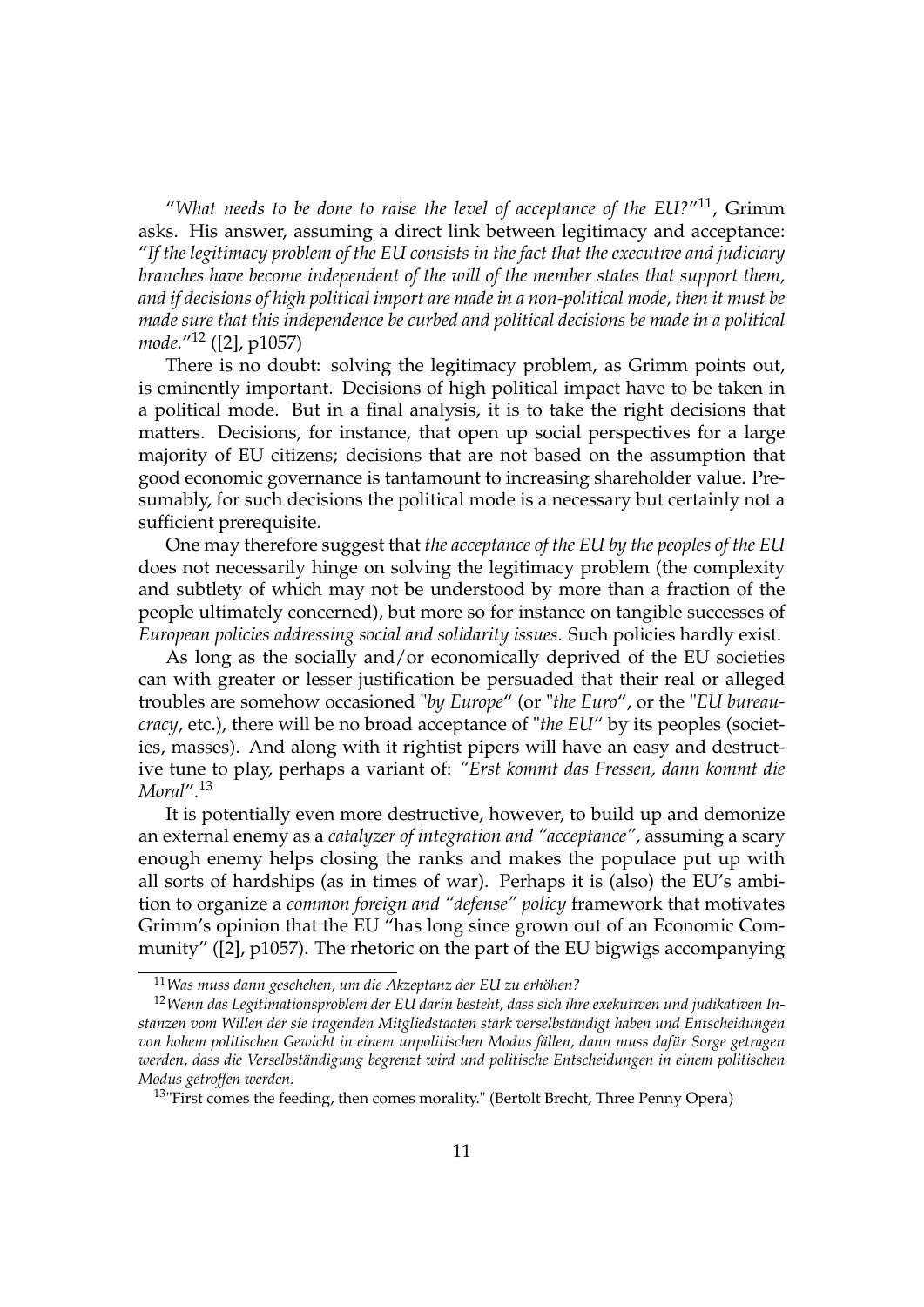these ambitions does not bode well. Instead of bogeymen and an EU army, and independently of any (necessary) solution of the legitimacy problem, there must be a generally comprehensible and acceptable "*wherefore*" (e.g., *prosperity* instead of *austerity*) of integration, and the clearly discernible will to attain this goal. It would be disastrous to rely instead on constructing ostensibly ominous threats in order to bring the populace to heel so that more and more items can be ticked off on a neoliberal agenda.

Unfortunately, that union of states which has *grown out of an Economic Community* evidently lacks the instruments and procedures that could turn it into a *socially aware community of mutually supportive states*. As long as this is not wanted or not deemed doable (likely due to the non-existence of a European public) at least the *currency union* should be abandoned (regrettably). One could envisage returning to an updated version of the European Monetary System (EMS) of 1979.

But effective measures should be taken that could lead to a harmonisation of living conditions throughout the EU; measures that go beyond the belief in equilibrating market forces, and also beyond the existent "*development aid*" paid out from the regional and structural funds.

Furthermore, research should be initiated at the Community level with a view to controlling the growing inequality within (and between) EU societies (inter alia brought about by "*technological progress*" and the ensuing *substitution of labour with capital*), surely one of the reasons why many of their citizens more or less distinctly feel disadvantaged compared to their compatriots. (A European economic order constituting new forms of ownership of capital would probably be an almost utopian ultimate achievement.)

One may of course wonder if the EU is an *Economic Community* after all, a community that is, which as a whole creates what it needs to *sustain its life*. One of the possible answers is "*yo*" (neither yes nor no). It is rather a *community of economies*. In the EU there are, Eurostat's aggregates and the *Common Market* notwithstanding, still as many economies (or gross domestic products) as there are member states, with as many input-output relations (*current accounts / trade balances*) and ensuing competition at the member level. (Who will be *World/European Champion in exports*?)

Admittedly, there are EU wide competition rules that outlaw state subsidies to enterprises should this entail market-distorting effects ([2], p1048). Yet this ban apparently does not prevent member states from improving, apparently in accordance with EU law, their export capabilities (also dubbed "*competitiveness*") through: tax advantages, "flexibilisation" of labour conditions, wage dumping, low-wage job markets, subcontracted labour, precarious jobs (also dubbed "*reforms*", e.g., German *Agenda 2010*), et cetera, a modern form of *mercantilism*. It